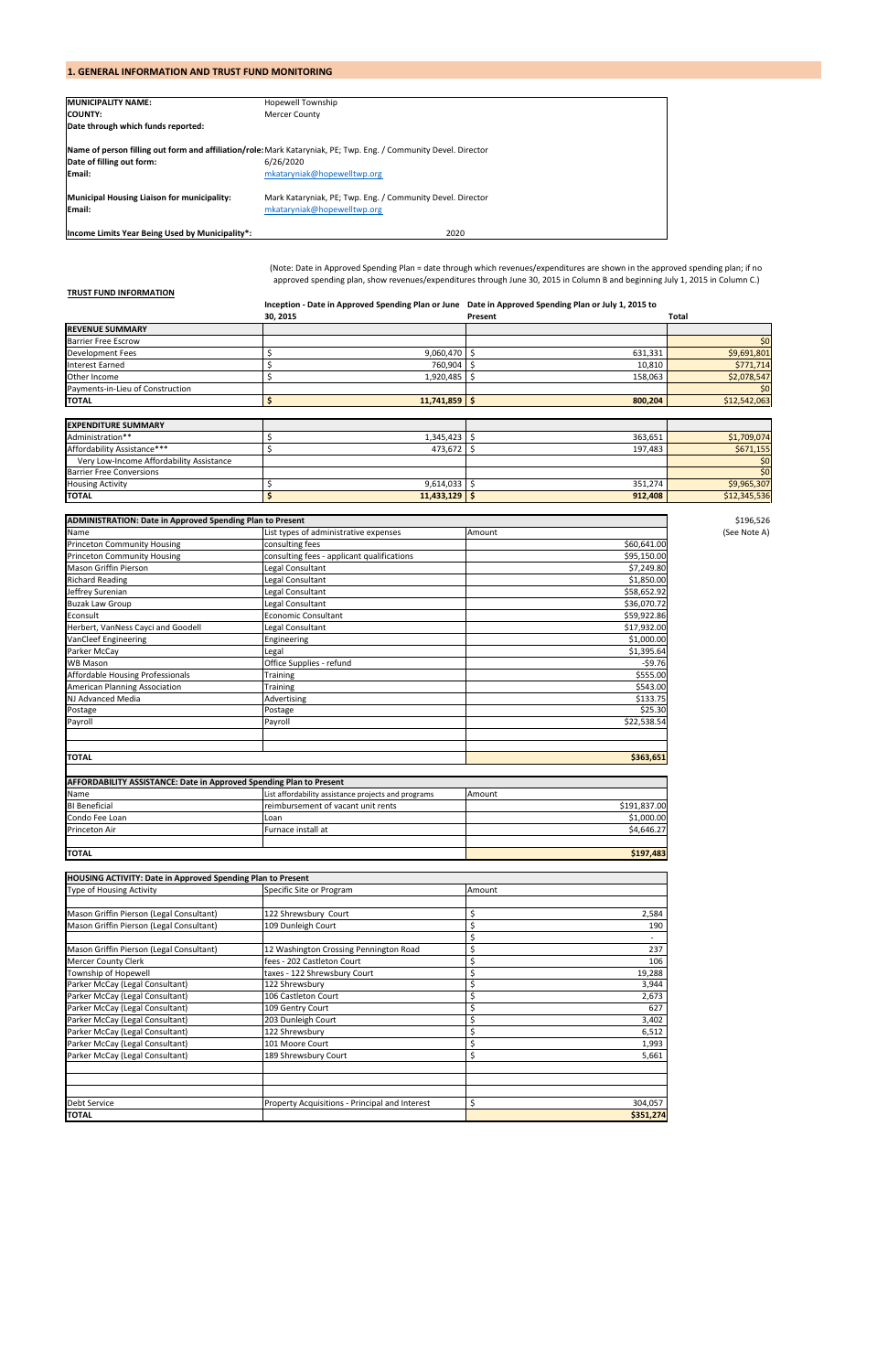### **2. REHABILITATION**

| Total Third Round rehabiltation obligation                                                                                                                                                       | 0 |
|--------------------------------------------------------------------------------------------------------------------------------------------------------------------------------------------------|---|
| Rehabilitation program administrator(s) with email, phone number, and address:<br>(if multiple rehab programs list administrator for each)                                                       |   |
| <b>Period of time covered</b> (Only completed rehabs since either the adoption of the<br>Housing Element and Fair Share Plan or the previous annual report should be<br>included on this sheet): |   |

### **Please list below all units rehabilitated towards the municipality's Third Round rehabilitation obligation.**

| Rehab program used<br>Was unit below code Effective date of<br>Length of<br>Affordability<br>Creditworthy<br>$\begin{bmatrix} \text{Model} \\ \text{the} \end{bmatrix} \begin{bmatrix} \text{Find} \\ \text{In} \end{bmatrix} \begin{bmatrix} \text{Higgs} \\ \text{Higgs} \end{bmatrix} \begin{bmatrix} \text{Higgs} \\ \text{Higgs} \end{bmatrix} \begin{bmatrix} \text{Higgs} \\ \text{Higgs} \end{bmatrix} \begin{bmatrix} \text{Higgs} \\ \text{Higgs} \end{bmatrix} \begin{bmatrix} \text{Higgs} \\ \text{Higgs} \end{bmatrix} \begin{bmatrix} \text{Higgs} \\ \text{Higgs} \end{bmatrix} \begin{bmatrix} \text{Higgs} \\ \text{Higgs} \end{bmatrix$<br>(e.g. county<br>Unit<br>Block<br>affordability<br>control removed<br>Case Number (if applicable)<br><b>Street Address</b><br>Lot<br>Owner Renter Very Low Low<br>program, municipal<br>(Y/N)<br>Number<br>(Y/N)<br>controls (years)<br>(Y/N)<br>(mm/dd/yy)<br>rental rehab) | $\overline{2}$ |  |  | $\overline{ }$ |  | $\overline{4}$ | - 5 | $\overline{7}$ | $\mathbf{R}$ | $\alpha$ | 10 | 11 | 12 | 13 |
|-------------------------------------------------------------------------------------------------------------------------------------------------------------------------------------------------------------------------------------------------------------------------------------------------------------------------------------------------------------------------------------------------------------------------------------------------------------------------------------------------------------------------------------------------------------------------------------------------------------------------------------------------------------------------------------------------------------------------------------------------------------------------------------------------------------------------------------------------------------------------------------------------------------------------------------------|----------------|--|--|----------------|--|----------------|-----|----------------|--------------|----------|----|----|----|----|
|                                                                                                                                                                                                                                                                                                                                                                                                                                                                                                                                                                                                                                                                                                                                                                                                                                                                                                                                           |                |  |  |                |  |                |     |                |              |          |    |    |    |    |
|                                                                                                                                                                                                                                                                                                                                                                                                                                                                                                                                                                                                                                                                                                                                                                                                                                                                                                                                           |                |  |  |                |  |                |     |                |              |          |    |    |    |    |
|                                                                                                                                                                                                                                                                                                                                                                                                                                                                                                                                                                                                                                                                                                                                                                                                                                                                                                                                           |                |  |  |                |  |                |     |                |              |          |    |    |    |    |
|                                                                                                                                                                                                                                                                                                                                                                                                                                                                                                                                                                                                                                                                                                                                                                                                                                                                                                                                           |                |  |  |                |  |                |     |                |              |          |    |    |    |    |
|                                                                                                                                                                                                                                                                                                                                                                                                                                                                                                                                                                                                                                                                                                                                                                                                                                                                                                                                           |                |  |  |                |  |                |     |                |              |          |    |    |    |    |
|                                                                                                                                                                                                                                                                                                                                                                                                                                                                                                                                                                                                                                                                                                                                                                                                                                                                                                                                           |                |  |  |                |  |                |     |                |              |          |    |    |    |    |
|                                                                                                                                                                                                                                                                                                                                                                                                                                                                                                                                                                                                                                                                                                                                                                                                                                                                                                                                           |                |  |  |                |  |                |     |                |              |          |    |    |    |    |
|                                                                                                                                                                                                                                                                                                                                                                                                                                                                                                                                                                                                                                                                                                                                                                                                                                                                                                                                           |                |  |  |                |  |                |     |                |              |          |    |    |    |    |
|                                                                                                                                                                                                                                                                                                                                                                                                                                                                                                                                                                                                                                                                                                                                                                                                                                                                                                                                           |                |  |  |                |  |                |     |                |              |          |    |    |    |    |
|                                                                                                                                                                                                                                                                                                                                                                                                                                                                                                                                                                                                                                                                                                                                                                                                                                                                                                                                           |                |  |  |                |  |                |     |                |              |          |    |    |    |    |
|                                                                                                                                                                                                                                                                                                                                                                                                                                                                                                                                                                                                                                                                                                                                                                                                                                                                                                                                           |                |  |  |                |  |                |     |                |              |          |    |    |    |    |
|                                                                                                                                                                                                                                                                                                                                                                                                                                                                                                                                                                                                                                                                                                                                                                                                                                                                                                                                           |                |  |  |                |  |                |     |                |              |          |    |    |    |    |
|                                                                                                                                                                                                                                                                                                                                                                                                                                                                                                                                                                                                                                                                                                                                                                                                                                                                                                                                           |                |  |  |                |  |                |     |                |              |          |    |    |    |    |
|                                                                                                                                                                                                                                                                                                                                                                                                                                                                                                                                                                                                                                                                                                                                                                                                                                                                                                                                           |                |  |  |                |  |                |     |                |              |          |    |    |    |    |
|                                                                                                                                                                                                                                                                                                                                                                                                                                                                                                                                                                                                                                                                                                                                                                                                                                                                                                                                           |                |  |  |                |  |                |     |                |              |          |    |    |    |    |
|                                                                                                                                                                                                                                                                                                                                                                                                                                                                                                                                                                                                                                                                                                                                                                                                                                                                                                                                           |                |  |  |                |  |                |     |                |              |          |    |    |    |    |
|                                                                                                                                                                                                                                                                                                                                                                                                                                                                                                                                                                                                                                                                                                                                                                                                                                                                                                                                           |                |  |  |                |  |                |     |                |              |          |    |    |    |    |
|                                                                                                                                                                                                                                                                                                                                                                                                                                                                                                                                                                                                                                                                                                                                                                                                                                                                                                                                           |                |  |  |                |  |                |     |                |              |          |    |    |    |    |
|                                                                                                                                                                                                                                                                                                                                                                                                                                                                                                                                                                                                                                                                                                                                                                                                                                                                                                                                           |                |  |  |                |  |                |     |                |              |          |    |    |    |    |
|                                                                                                                                                                                                                                                                                                                                                                                                                                                                                                                                                                                                                                                                                                                                                                                                                                                                                                                                           |                |  |  |                |  |                |     |                |              |          |    |    |    |    |
|                                                                                                                                                                                                                                                                                                                                                                                                                                                                                                                                                                                                                                                                                                                                                                                                                                                                                                                                           |                |  |  |                |  |                |     |                |              |          |    |    |    |    |

**Comments:**

Verification by Program Administrator that all households are income eligible, that appropriate extending that units were below code and raised to code per the Verification by Building Code Official that units were below c affordability controls are in place and that rental prices conform to COAH regulations.  $NJ$  State Housing Code or the Rehabiliation Subcode and that the work involved major systems.

Program Administrator Date Code Official Date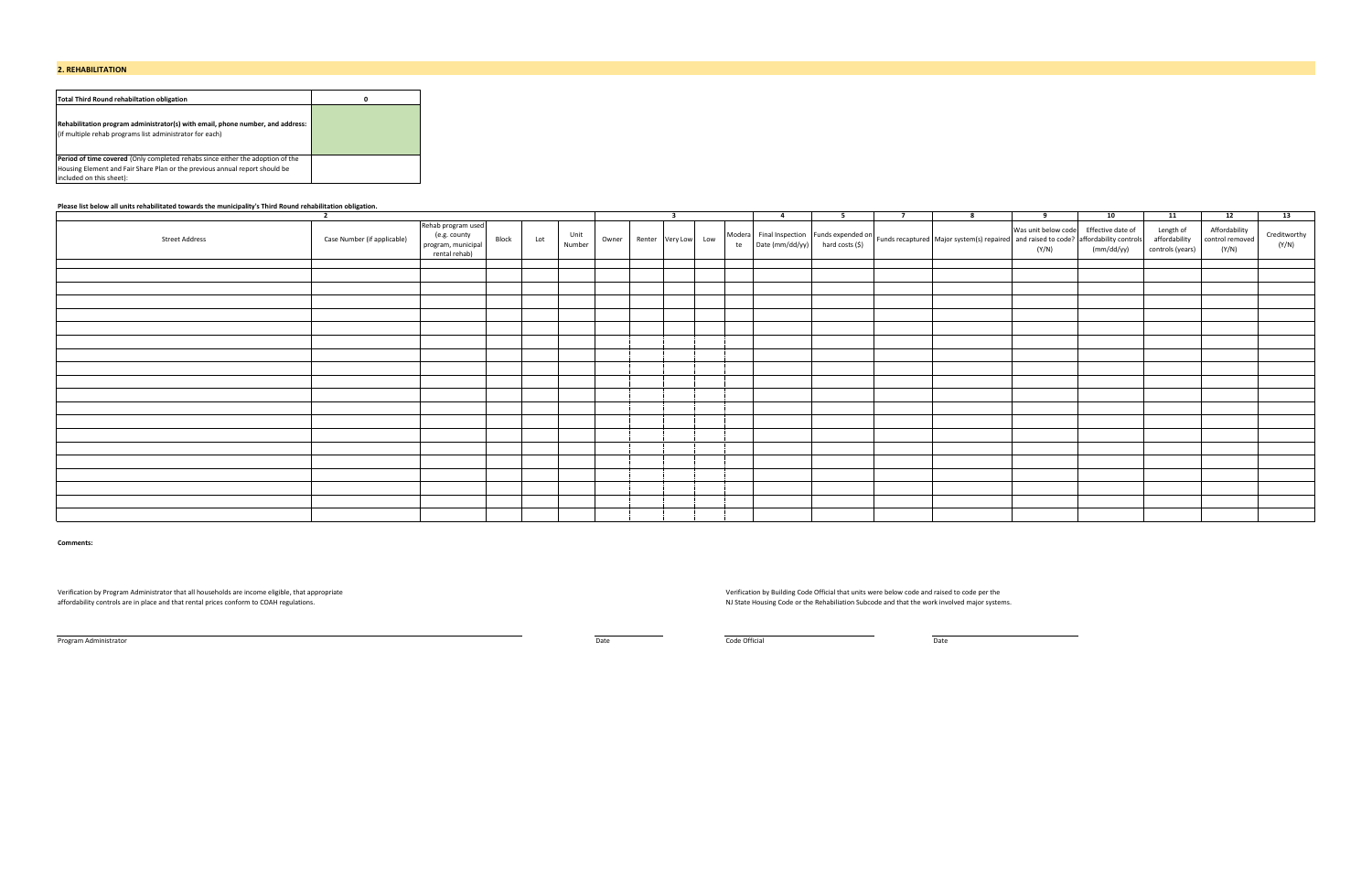#### **3. PRIOR AND THIRD ROUND MONITORING**

| Site / Program Name:                                                                                                                            | <b>Hopewell Garden Sr. Housing Complex</b>                                                      | <b>Project Freedom</b> | <b>Brandon Farms</b>              | <b>Pennington Pointe/Woolsey</b>  | <b>RCA with Trenton</b> | <b>CIFA Group Home</b>    | <b>Community Options Group Home</b>                            | Homefront                                                            | <b>Wrik Avenue</b> | <b>Minnietown Lane</b>                                                                          | <b>Accessory Apartment</b> | Zaitz                                        |
|-------------------------------------------------------------------------------------------------------------------------------------------------|-------------------------------------------------------------------------------------------------|------------------------|-----------------------------------|-----------------------------------|-------------------------|---------------------------|----------------------------------------------------------------|----------------------------------------------------------------------|--------------------|-------------------------------------------------------------------------------------------------|----------------------------|----------------------------------------------|
| Project developer:                                                                                                                              | <b>Ingerman Construction</b>                                                                    | V J Scozzari & Sons    |                                   |                                   |                         |                           |                                                                |                                                                      |                    |                                                                                                 |                            |                                              |
| <b>Compliance Mechanism:</b>                                                                                                                    | 100% Affordable                                                                                 | 100% Affordable        | Inclusionary                      | Inclusionary                      |                         | Support and Special Needs | Group Home                                                     | Group Home                                                           | Family Rental      | <b>Family Rental</b>                                                                            | Program                    | Inclusionary                                 |
| Compliance Mechanism #2 (if project has multiple):                                                                                              |                                                                                                 |                        |                                   |                                   |                         |                           |                                                                |                                                                      |                    |                                                                                                 |                            |                                              |
| Round:                                                                                                                                          | Prior Round                                                                                     | Prior Round            | Prior Round                       | Prior Round                       | Prior Round             | Prior Round               | Prior Round                                                    | Prior Round                                                          | Prior Round        | Prior Round                                                                                     | Prior Round                | Third Round                                  |
| Block (if multiple separate by commas):                                                                                                         | 80                                                                                              | 78                     | 78.10, 78.19, 78.19, 78.20, 78.20 | 47.01                             |                         | 78.09                     | 26                                                             | 93                                                                   | 130                | $\overline{2}$                                                                                  | 69                         | 85                                           |
|                                                                                                                                                 | 10.03                                                                                           | 10.04                  | 3, 13, 14, 15, 18                 | 1-C04, 1-C06, 1-C10, 1-C12, 1-C52 |                         | 53                        | 4.03                                                           | 5.02                                                                 | 76.01              | 8.021                                                                                           | 20                         | 3, 23, 33, 34, 130                           |
| Lot (if multiple separate by commas):                                                                                                           |                                                                                                 |                        | See Suppl Tab                     |                                   |                         |                           |                                                                |                                                                      |                    |                                                                                                 |                            |                                              |
|                                                                                                                                                 | 725 Denow Road                                                                                  | 720 Denow Road         | Varies - See Suppl Tab            | 4, 6, 10, 12 & 52 Woolsey Court   |                         | 155 Bull Run Road         | 1619 Harbourton Rocktown Rd.                                   | 447A, 447B, 449 Scotch Road 9 Wrick Avenue                           |                    | Hopewell Wertsville Rd                                                                          | Washington Crossing        | 12 Washington Crossing                       |
|                                                                                                                                                 | Hopewell, NJ 08560                                                                              | Hopewell, NJ 08560     |                                   |                                   |                         | Hopewell, NJ              | Hopewell, NJ                                                   |                                                                      |                    |                                                                                                 | Pennington Road            | Pennington Road                              |
| Address:                                                                                                                                        |                                                                                                 |                        |                                   |                                   |                         |                           |                                                                |                                                                      |                    |                                                                                                 |                            |                                              |
| Construction required to begin by (for mechanisms<br>other than inclusionary development):                                                      |                                                                                                 |                        |                                   |                                   |                         |                           |                                                                |                                                                      |                    |                                                                                                 |                            |                                              |
|                                                                                                                                                 | Built                                                                                           | Built                  | Built                             | <b>Built</b>                      | anilt.                  | Built                     | Built                                                          | Built                                                                | Built              | Built                                                                                           | Built                      | No Approvals                                 |
| Status:<br>Comment:                                                                                                                             |                                                                                                 |                        |                                   |                                   |                         |                           |                                                                |                                                                      |                    |                                                                                                 |                            | Redevelopment Agreement<br>Approved 4/9/2018 |
| If project has site plan /or subdivision approval, date<br>building permits received (DD/MM/YYY):                                               |                                                                                                 |                        |                                   |                                   |                         |                           |                                                                |                                                                      |                    |                                                                                                 |                            |                                              |
| If "approved not built" or "under construction," date<br>of site plan and/or subdivision approval:<br>If "under construction," expected date of |                                                                                                 |                        |                                   |                                   |                         |                           |                                                                |                                                                      |                    |                                                                                                 |                            |                                              |
| completion:                                                                                                                                     |                                                                                                 |                        |                                   |                                   |                         |                           |                                                                |                                                                      |                    |                                                                                                 |                            |                                              |
| Date of issuance of C.O.:<br>If "built," date controls began:                                                                                   | 4/4/2008                                                                                        | 6/20/2014              | 12/30/1994                        | 12/12/1996                        |                         | 8/25/2006                 |                                                                |                                                                      | 10/15/2007         |                                                                                                 |                            |                                              |
|                                                                                                                                                 |                                                                                                 |                        |                                   |                                   |                         |                           | 9/26/2012                                                      | 8/14/2009                                                            |                    | 9/20/201                                                                                        | 2/1/2020                   |                                              |
| Length of Affordability Controls (years):                                                                                                       |                                                                                                 | -30                    | 45                                |                                   |                         |                           |                                                                |                                                                      |                    |                                                                                                 |                            | 50                                           |
| Administrative Agent or other entity responsible for Name: PCH Development                                                                      |                                                                                                 |                        |                                   |                                   |                         |                           |                                                                |                                                                      |                    |                                                                                                 |                            |                                              |
| affirmative marketing:                                                                                                                          | Corporation<br>Address: One Monument Drive<br>Phone: 609-924-3822<br>Email: edward@pchhomes.org |                        |                                   |                                   |                         |                           | Community Options, Inc. 16 Farber<br>Road, Princeton, NJ 08540 | Homefront RLC Inc., 1880<br>Princeton Ave, Lawrenceville<br>NJ 08648 |                    | CGP&H LLC 1249 South River<br>Road, Suite 301<br>Cranbury, NJ 08512-3633<br>Phone: 609-664-2769 | <b>Hopewell Township</b>   |                                              |
| Contribution (for payments in lieu)                                                                                                             |                                                                                                 |                        |                                   |                                   |                         |                           |                                                                |                                                                      |                    |                                                                                                 |                            |                                              |
| <b>Total Affordable Housing Units Proposed</b>                                                                                                  |                                                                                                 |                        |                                   |                                   |                         |                           |                                                                |                                                                      |                    |                                                                                                 |                            | -78                                          |
| <b>Total Affordable Housing Units Completed to Date</b>                                                                                         | 149                                                                                             |                        | 72<br>130                         |                                   |                         | 198                       |                                                                |                                                                      |                    |                                                                                                 |                            |                                              |
| <b>Type of Affordable Units:</b>                                                                                                                |                                                                                                 |                        |                                   |                                   |                         |                           |                                                                |                                                                      |                    |                                                                                                 |                            |                                              |
| <b>Family</b>                                                                                                                                   | -15                                                                                             |                        |                                   |                                   |                         |                           |                                                                |                                                                      |                    |                                                                                                 |                            |                                              |
| <b>Family For-Sale</b>                                                                                                                          |                                                                                                 |                        | 130                               |                                   |                         |                           |                                                                |                                                                      |                    |                                                                                                 |                            |                                              |
| <b>Family Rental</b>                                                                                                                            | -15                                                                                             |                        |                                   |                                   |                         |                           |                                                                |                                                                      |                    |                                                                                                 |                            |                                              |
| <b>Senior</b>                                                                                                                                   | 135                                                                                             |                        |                                   |                                   |                         |                           |                                                                |                                                                      |                    |                                                                                                 |                            |                                              |
| <b>Senior For-Sale</b><br><b>Senior Rental</b>                                                                                                  | 135                                                                                             |                        |                                   |                                   |                         |                           |                                                                |                                                                      |                    |                                                                                                 |                            |                                              |
|                                                                                                                                                 |                                                                                                 |                        |                                   |                                   |                         |                           |                                                                |                                                                      |                    |                                                                                                 |                            |                                              |
| <b>Supportive/Special needs</b><br><b>Supportive For-Sale</b>                                                                                   |                                                                                                 |                        |                                   |                                   |                         |                           |                                                                |                                                                      |                    |                                                                                                 |                            |                                              |
| <b>Supportive Rental</b>                                                                                                                        |                                                                                                 |                        |                                   |                                   |                         |                           |                                                                |                                                                      |                    |                                                                                                 |                            |                                              |

## **Bedroom/Income Splits:**

Will Comply with UHAC for split by Qual Income

| Bearoom/Income Spiits:                 |  |  |  |  |  | spiit by Qual Income |
|----------------------------------------|--|--|--|--|--|----------------------|
| 1 BR/or Efficiency Affordable Units    |  |  |  |  |  |                      |
| <b>Very Low-Income:</b>                |  |  |  |  |  |                      |
| Low-Income:                            |  |  |  |  |  |                      |
| Moderate-Income:                       |  |  |  |  |  |                      |
| 2 BR Affordable Units                  |  |  |  |  |  |                      |
| Very Low-Income:                       |  |  |  |  |  |                      |
| Low-Income:                            |  |  |  |  |  |                      |
| Moderate-Income:                       |  |  |  |  |  |                      |
| 3+ BR Affordable Units                 |  |  |  |  |  |                      |
| <b>Very Low-Income:</b>                |  |  |  |  |  |                      |
| Low-Income:                            |  |  |  |  |  |                      |
| Moderate-Income:                       |  |  |  |  |  |                      |
| <b>Supportive/Special Needs Units:</b> |  |  |  |  |  |                      |
| Very Low-Income:                       |  |  |  |  |  |                      |
| Low-Income:                            |  |  |  |  |  |                      |
| Moderate-Income:                       |  |  |  |  |  |                      |

| <b>OVERALL PRIOR AND THIRD ROUND SUMMARY</b> |               |                |      |
|----------------------------------------------|---------------|----------------|------|
|                                              | <b>NUMBER</b> | <b>PERCENT</b> |      |
| <b>Total Units</b>                           |               | $569 -$        |      |
| <b>Very-Low Income Units</b>                 |               |                | 1%   |
| Low-Income                                   |               | 30             | 5%   |
| Moderate-Income                              |               | 35             | 6%   |
| Family                                       |               | 87             | 15%  |
| <b>Senior</b>                                |               | 135            | 24%  |
| <b>Supportive/Special Needs</b>              |               | 35             | 6%   |
| <b>For Sale</b>                              |               | 135            | 24%  |
| Rental                                       |               | 890            | 156% |

**Comments:**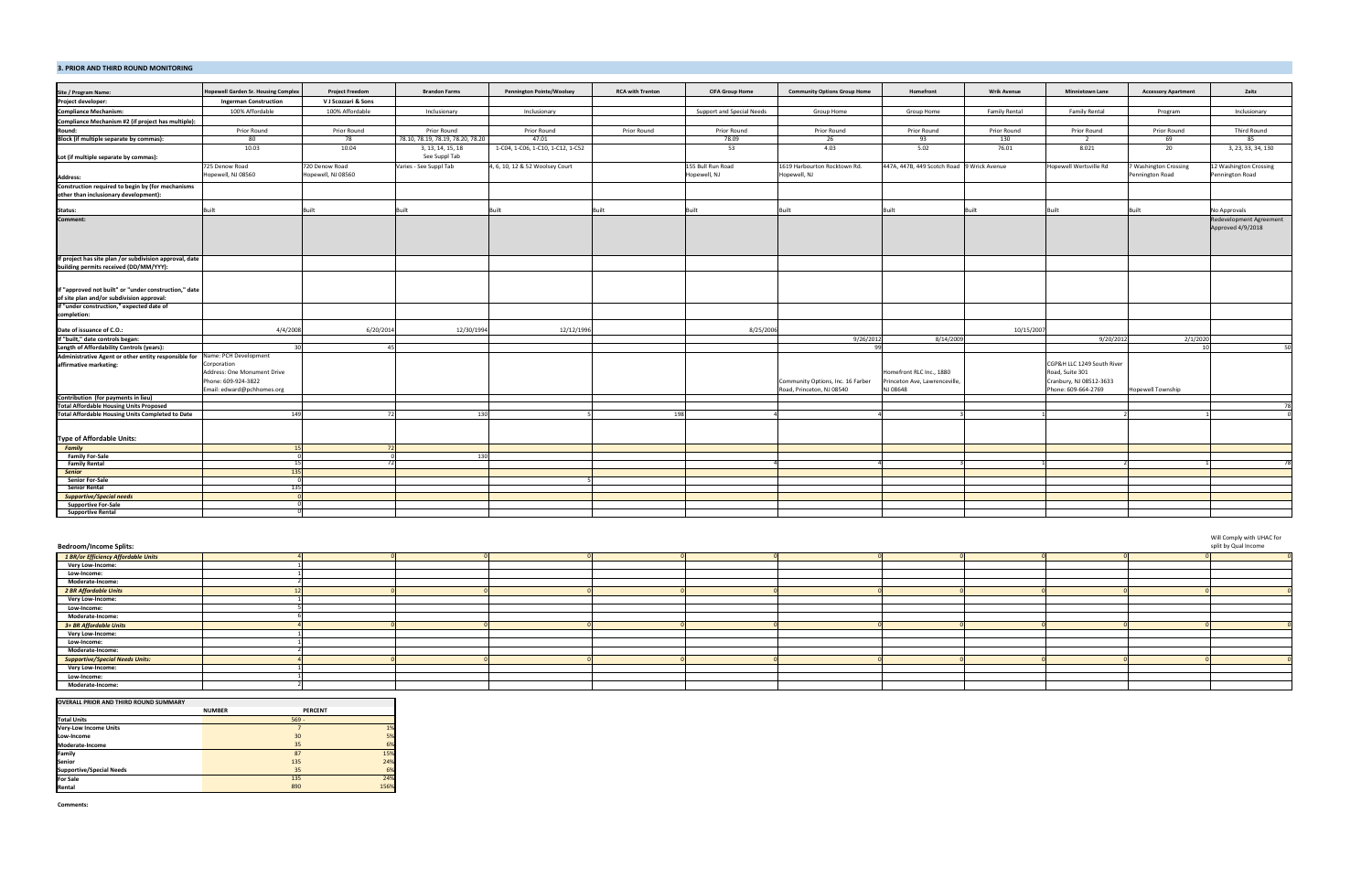| Site / Program Name:                                    | <b>BMS</b>                       | CF Hopewell - Campus North &<br>Wedge | CH HW/Lennar - Horseshoe | CF Hopewell / Capital Health      | Woodmont                   | Enourato             | <b>Deer Valley</b>            |
|---------------------------------------------------------|----------------------------------|---------------------------------------|--------------------------|-----------------------------------|----------------------------|----------------------|-------------------------------|
| Project developer:                                      |                                  | <b>CF Hopewell</b>                    | Lennar                   | <b>CF Hopewell</b>                | <b>Woodmont Properties</b> | Lennar               | Lennar                        |
| <b>Compliance Mechanism:</b>                            | Inclusionary                     | Inclusionary                          | Inclusionary             | <b>Asssisted Living Residence</b> | Inclusionary               | Inclusionary         | Inclusionary                  |
|                                                         |                                  |                                       |                          |                                   |                            |                      |                               |
| Compliance Mechanism #2 (if project has multiple):      |                                  |                                       |                          |                                   |                            |                      |                               |
| Round:                                                  | Third Round                      | <b>Third Round</b>                    | Third Round              | <b>Third Round</b>                | <b>Third Round</b>         | <b>Third Round</b>   | <b>Third Round</b>            |
| Block (if multiple separate by commas):                 | 46                               | 91; 93                                | 91; 93                   | 91                                | 78.09                      | 78                   | 93                            |
|                                                         | 8.01                             | 3.11, 3.15, 3.95, 3.21; 6.02          | 3.11; 6.02               | 3.161, 3.191, 3.961, 3.22         | 21                         | 17                   | 19, 20, 32, 44, 45.01, 46, 60 |
| Lot (if multiple separate by commas):                   |                                  |                                       |                          |                                   |                            |                      |                               |
|                                                         | 311 Pennington Rocky Hill        | 800 North Road;                       | 500 North Road;          | Southfields Drive & One           | 87 Federal City Road       | 2500 Pennington Road | 61 & 137 Nursery Road,        |
| <b>Address:</b>                                         | Road                             | 445 Scotch Road                       | 445 Scotch Road          | Capital Way                       |                            |                      | 423 & 429 Scotch Road         |
| Construction required to begin by (for mechanisms       |                                  |                                       |                          |                                   |                            |                      |                               |
| other than inclusionary development):                   |                                  |                                       |                          |                                   |                            |                      |                               |
|                                                         |                                  |                                       |                          |                                   |                            |                      |                               |
| Status:                                                 | No Approvals                     | No Approvals                          | No Approvals             | No Approvals                      | Approved Not Built         | No Approvals         | No Approvals                  |
| Comment:                                                | Area in Need of                  | Redevelopment Agreement               | Redevelopment Agreement  | Redevelopment Agreement           | Site Plan Approved         |                      |                               |
|                                                         | Redevelopment                    | Approved 6/17/2019                    | Approved 7/25/2019       | Approved 8/23/2019                |                            |                      |                               |
|                                                         | <b>Determination in Progress</b> |                                       |                          |                                   |                            |                      |                               |
|                                                         |                                  |                                       |                          |                                   |                            |                      |                               |
| If project has site plan /or subdivision approval, date |                                  |                                       |                          |                                   |                            |                      |                               |
| building permits received (DD/MM/YYY):                  |                                  |                                       |                          |                                   |                            |                      |                               |
|                                                         |                                  |                                       |                          |                                   |                            |                      |                               |
|                                                         |                                  |                                       |                          |                                   |                            |                      |                               |
| If "approved not built" or "under construction," date   |                                  |                                       |                          |                                   |                            |                      |                               |
| of site plan and/or subdivision approval:               |                                  |                                       |                          |                                   | 11/21/2019                 |                      |                               |
| If "under construction," expected date of               |                                  |                                       |                          |                                   |                            |                      |                               |
| completion:                                             |                                  |                                       |                          |                                   |                            |                      |                               |
|                                                         |                                  |                                       |                          |                                   |                            |                      |                               |
| Date of issuance of C.O.:                               |                                  |                                       |                          |                                   |                            |                      |                               |
| If "built," date controls began:                        | 40                               |                                       |                          |                                   |                            |                      |                               |
| Length of Affordability Controls (years):               |                                  | 50                                    | 50                       | 50                                | 40                         | 40                   | 40                            |
| Administrative Agent or other entity responsible for    |                                  |                                       |                          |                                   |                            |                      |                               |
| affirmative marketing:                                  |                                  |                                       |                          |                                   |                            |                      |                               |
|                                                         |                                  |                                       |                          |                                   |                            |                      |                               |
|                                                         |                                  |                                       |                          |                                   |                            |                      |                               |
| Contribution (for payments in lieu)                     |                                  |                                       |                          |                                   |                            |                      |                               |
| <b>Total Affordable Housing Units Proposed</b>          | 50                               | 89                                    | 216                      | 35                                | 48                         | 12                   | 125                           |
| <b>Total Affordable Housing Units Completed to Date</b> |                                  | $\Omega$                              |                          |                                   | $\Omega$                   | $\Omega$             | $\mathsf{C}$                  |
|                                                         |                                  |                                       |                          |                                   |                            |                      |                               |
|                                                         |                                  |                                       |                          |                                   |                            |                      |                               |
| <b>Type of Affordable Units:</b>                        |                                  |                                       |                          |                                   |                            |                      |                               |
| <b>Family</b>                                           |                                  |                                       |                          |                                   |                            |                      |                               |
| <b>Family For-Sale</b>                                  |                                  |                                       |                          |                                   |                            |                      |                               |
| <b>Family Rental</b>                                    | 50                               | 89                                    | 216                      |                                   | 48                         | 12                   |                               |
| <b>Senior</b>                                           |                                  |                                       |                          |                                   |                            |                      |                               |
| <b>Senior For-Sale</b>                                  |                                  |                                       |                          |                                   |                            |                      |                               |
| <b>Senior Rental</b>                                    |                                  |                                       |                          |                                   |                            |                      | 125                           |
| <b>Supportive/Special needs</b>                         |                                  |                                       |                          |                                   |                            |                      |                               |
| <b>Supportive For-Sale</b>                              |                                  |                                       |                          |                                   |                            |                      |                               |
| <b>Supportive Rental</b>                                |                                  |                                       |                          | 35                                |                            |                      |                               |

#### **OVERALL PRIOR AND THIRD ROUND SUMMARY**

**Total Units<br>Very-Low Income Units<br>Low-Income<br><b>Moderate-Income<br>Family<br>Senior<br>Supportive/Special Needs<br>For Sale<br>Rental** 

**Comments:**

|                                        | Will Comply with UHAC for | Will Comply with UHAC for | Will Comply with UHAC for | Will Comply with UHAC for | Will Comply with UHAC for | Will Comply with UHAC for |
|----------------------------------------|---------------------------|---------------------------|---------------------------|---------------------------|---------------------------|---------------------------|
| <b>Bedroom/Income Splits:</b>          | split by Qual Income      | split by Qual Income      | split by Qual Income      | split by Qual Income      | split by Qual Income      | split by Qual Income      |
| 1 BR/or Efficiency Affordable Units    |                           |                           |                           |                           |                           |                           |
| Very Low-Income:                       |                           |                           |                           |                           |                           |                           |
| Low-Income:                            |                           |                           |                           |                           |                           |                           |
| Moderate-Income:                       |                           |                           |                           |                           |                           |                           |
| <b>2 BR Affordable Units</b>           |                           |                           |                           |                           |                           |                           |
| Very Low-Income:                       |                           |                           |                           |                           |                           |                           |
| Low-Income:                            |                           |                           |                           |                           |                           |                           |
| Moderate-Income:                       |                           |                           |                           |                           |                           |                           |
| 3+ BR Affordable Units                 |                           |                           |                           |                           |                           |                           |
| Very Low-Income:                       |                           |                           |                           |                           |                           |                           |
| Low-Income:                            |                           |                           |                           |                           |                           |                           |
| Moderate-Income:                       |                           |                           |                           |                           |                           |                           |
| <b>Supportive/Special Needs Units:</b> |                           |                           |                           |                           |                           |                           |
| Very Low-Income:                       |                           |                           |                           |                           |                           |                           |
| Low-Income:                            |                           |                           |                           |                           |                           |                           |
| Moderate-Income:                       |                           |                           |                           |                           |                           |                           |